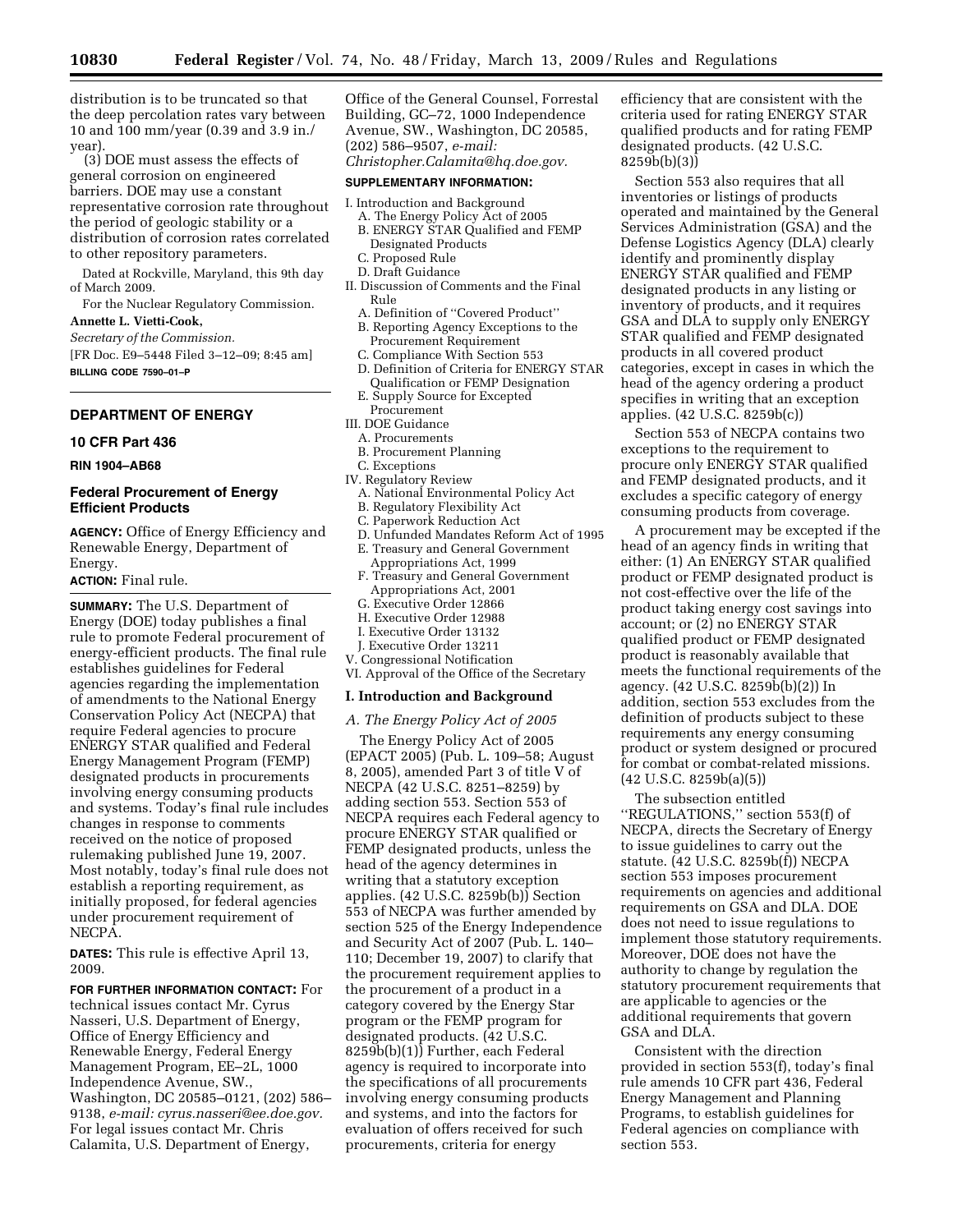## *B. ENERGY STAR Qualified and FEMP Designated Products*

In 1992, the United States Environmental Protection Agency (EPA) introduced ENERGY STAR as a voluntary labeling program designed to identify and promote energy efficient products, in part, to reduce greenhouse gas emissions.

In response to Executive Order 12902, ''Energy Efficiency and Water Conservation at Federal Facilities,'' (59 FR 11463; March 8, 1994) twenty-two federal agencies signed an agreement in 1994 to shift their purchasing of energyusing products to the best 25% of models on the market. Products that were labeled with the ENERGY STAR logo met this requirement. The Department of Energy's Federal Energy Management Program (FEMP) provided additional guidance to Federal agencies to identify efficient products not covered by the ENERGY STAR program, i.e., FEMP designated products.

In 1999, the partnership between EPA and DOE was furthered by Executive Order 13123, ''Greening the Government Through Efficient Energy Management,'' which directed EPA and DOE to expedite the process of designating products as ENERGY STAR qualified and to merge their efficiency rating procedures. 64 FR 30851; June 8, 1999. Executive Order 13123 was replaced with Executive Order 13423, ''Strengthening Federal Environmental, Energy, and Transportation Management,'' which requires, among other things, that in acquisitions of goods and services Federal agencies use sustainable environmental practices, including acquisition of bio-based, environmentally preferable, energyefficient, water-efficient, and recycledcontent products. 72 FR 3919; January 26, 2007.

In EPACT 2005, Congress established statutory parameters for the ENERGY STAR program. (42 U.S.C. 6294a) The statute prescribes the program duties of the Administrator of EPA and the Secretary of Energy; requires the solicitation of public comment before an ENERGY STAR product category, specification or criterion is established or revised; and establishes a lead time before a new or significant revision of a product category, specification, or criterion may become effective.

EPACT 2005 also reaffirmed the authority of the Federal Energy Management Program to identify a product as being ''among the highest 25 percent of equivalent products for energy efficiency.'' (42 U.S.C. 8259b(a)(4))

Currently, ENERGY STAR qualified and FEMP designated products cover 62 types of products in the following categories: (1) Lighting; (2) commercial and industrial equipment; (3) food service equipment; (4) office equipment; (5) home electronics; (6) appliances; (7) residential equipment; (8) plumbing; and (9) construction products. ENERGY STAR qualified and FEMP designated products have been determined to be life-cycle cost-effective in normal usage. However, purchasers are encouraged to evaluate products according to their specific applications and circumstances. Life-cycle cost calculators for many of the ENERGY STAR qualified and FEMP designated products can be accessed at:*http://www.eere.energy.gov/femp/ procurement/eep*\_*eccalculators.html*.

## *C. Proposed Rule*

As discussed above, NECPA section 553(f), entitled ''REGULATIONS,'' directs DOE to issue guidelines to carry out the section. (42 U.S.C. 8259b(e)) On June 19, 2007, DOE published a notice of proposed rulemaking that proposed a reporting requirement to track agency compliance with the procurement requirements established in section 553 of NECPA. 72 FR 33696; June 19, 2007. DOE also published draft guidance to assist Federal agencies in complying with the procurement requirements established in section 553.

NECPA section 553 applies to the procurement of energy consuming products. Section 553 defines ''product'' as excluding energy consuming products or systems designed or procured for combat or combat-related missions. (42 U.S.C. 8259b(a)(5)) For the purpose of the reporting requirement, the proposed rule relied on the term ''covered product,'' i.e., a product or system that is in a category covered by the ENERGY STAR or FEMP program. Covered products are those energy consuming products that the ENERGY STAR or FEMP programs determined to hold the greatest promise for energy savings. Within these product categories, there is typically a broad range of life-cycle costs associated with the products. ENERGY STAR and FEMP identify those products with lower lifecycle costs for federal buyers. Both programs will continue to review market trends and product availability, and may determine that additional products should be added to the list of covered products.

Section 553(a)(1) specifies a definition of agency that includes an agency under any branch of the Government (including a congressional agency). (42 U.S.C. 8259b(a)(1)) The proposed rule defined ''agency'' consistent with the

definition contained in Title 5 of the United States Code, which essentially limits the term ''agency'' to those under the Executive Branch. (5 U.S.C. 551(1)) DOE initially determined that the inclusion of non-Executive Branch agencies under the definition in section 553(a)(1) of NECPA was inappropriate for a regulation promulgated by DOE given DOE's authority. 72 FR 33697. Moreover, the definition of ''agency'' in 5 U.S.C. 551(1) is incorporated by reference into subchapter III, Federal Energy Initiative, of Chapter 91 of Title 42 of the United States Code, which includes section 553. DOE noted that the other branches of the Government may, at their discretion, rely on DOE's regulation and guidance in implementing section 553.

As stated above, section 553 of NECPA contains two exceptions to the requirement to procure only ENERGY STAR qualified and FEMP designated products. In order to track exceptions, DOE proposed reporting requirements to track the exception findings made by agency heads. DOE initially determined that information regarding the procurement of products for which an exception was necessary would help DOE and EPA determine if there is a need for revisions to ENERGY STAR qualified or FEMP designated products. DOE has determined that existing reporting and tracking mechanisms provide an adequate means to collect and analyze information regarding agency procurement of these products.

#### *D. Draft Guidance*

In the preamble to the proposed rule, DOE provided draft guidance on compliance with the procurement requirements set forth in section 553 of NECPA. As discussed previously in this document, section 553(b) requires that when agencies procure energy consuming products, either directly or through part of a larger contract (e.g., construction, renovation, and service or maintenance contracts) that they procure either an ENERGY STAR qualified product or a FEMP designated product. (42 U.S.C. 8259b(b)(1)) Section 553(c) requires GSA and DLA to clearly identify and prominently display ENERGY STAR qualified and FEMP designated products in any inventory or listing of products by these agencies and that they supply only ENERGY STAR qualified and FEMP designated products when appropriate. (42 U.S.C. 8259b(c))

DOE encourages agencies other than GSA and DLA that operate procurement ordering systems to achieve the goals of section 553.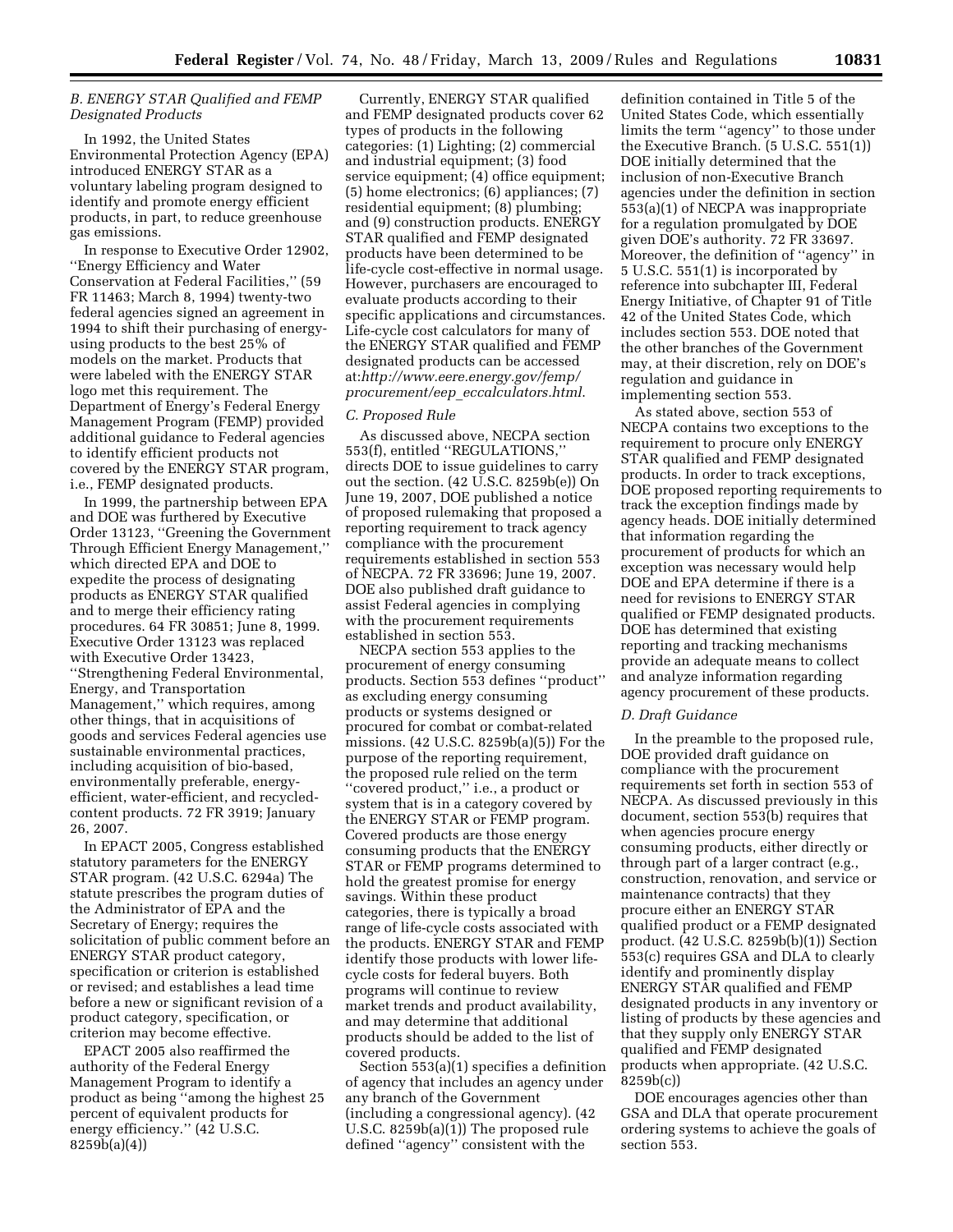Comments were received on the draft guidance provided in the notice of proposed rulemaking. The discussion below responds to those comments and provides guidance for Federal agencies in complying with section 553.

### **II. Discussion of Comments and the Final Rule**

Today's final rule contains a number of changes from the proposed rule. Most significantly, the final rule does not include a reporting requirement. The changes are discussed below.

DOE received thirteen comments in response to the notice of proposed rulemaking. The comments covered the following topics: Definition of products covered under the rule—specifically, whether a product must itself be ''energy consuming'' to be considered a ''covered product''; reporting of exceptions granted by each agency; responsibilities of agencies to define procedures to comply with NECPA section 553 requirements; and criteria determining whether a product meets the requirement of ''Energy Starqualified or FEMP-designated.'' DOE received several comments in support of the proposed rule.

#### *A. Definition of ''Covered Product''*

Several commenters raised issues concerning the definition of covered product. (See comments from Single Ply Roofing Industry, Duro-Last Roofing, Information Technology Industry Council, Chemical Fabrics & Film Association, Inc., Sika Sarnafil, Inc.) Commenters suggested that the definition of ''covered product'' be expanded to include all products for which an ENERGY STAR qualification or a FEMP designation is established.

Discussion of the term ''product'' in the preamble of the notice of proposed rulemaking was in the context of ''energy consuming'' products. 72 FR 33697; June 19, 2007. However, in the proposed regulatory text, ''covered product'' was defined more broadly as ''a product that is of a category for which an ENERGY STAR qualification or FEMP designation is established.'' The ENERGY STAR categories cover products that do not consume energy, such as windows and roofing materials.

DOE is maintaining the definition of "covered product" as in the proposed regulatory text. The definition of ''covered product'' for the purpose of the regulation includes any product that is of a category for which an ENERGY STAR qualification or FEMP designation is established. However, the statutory procurement requirements apply only to the procurement of products as set forth in section 553 of

NECPA. (42 U.S.C. 8259b) As noted above, section 553 of NECPA, as recently amended, specifies that the requirement applies to the procurement of an energy consuming product in a product category covered by the Energy Star Program or the FEMP program for designating products. (42 U.S.C. 8259b(b)(1)) The definition of ''covered product'' established in today's final rule clarifies that the requirements under section 553 of NECPA apply only with regard to energy consuming products that are of a product category covered by the Energy Star Program or the FEMP program for designating products.

The Information Technology Industry Council stated that it was unclear what the term ''category'' meant in the definition of covered product. The ENERGY STAR and FEMP programs apply to specified types of products, *i.e.*, categories. A listing of the product categories covered by the ENERGY STAR program can be found at *http:// www.energystar.gov/* 

*index.cfm?fuseaction=find*\_*a*\_*product*. Currently, there is no companion list of FEMP designated products, but the FEMP specifications for energy efficiency products are located at *http://www.eere.energy.gov/femp/ procurement/eep*\_*requirements.html*.

## *B. Reporting Agency Exceptions to the Procurement Requirement*

Several comments were received regarding the perceived burdens of requiring agencies to report information regarding the finding of an exception under section 553(b)(2) of NECPA. (See comments from Office of Federal Environmental Executive; Department of Justice; Department of Commerce). These commenters indicated that the reporting requirement included in the notice of proposed rulemaking would be unduly burdensome on agencies.

DOE recognizes that there are several existing reporting requirements through which DOE can obtain information on exceptions found under section 533 of NECPA, without the need to establish a separate reporting requirement through regulation. Specifically, Federal agencies are currently required to provide information for DOE's annual report on energy use and the Office of Federal Procurement Policy's annual report on green purchasing requirements. DOE will coordinate with the Office of Management and Budget to incorporate information regarding the finding of exemptions under section 533 of NECPA as part of the data collected for the these annual reports. By relying on existing reporting schemes, DOE avoids any potential redundancy in

reporting requirements for Federal agencies. Therefore, DOE is not establishing a reporting requirement in today's final rule.

# *C. Compliance With Section 553*

Several comments were received regarding agency compliance with the procurement requirements in section 553 of NECPA. Specifically, some of these comments requested that DOE establish regulations:

- —Establishing requirements for GSA and DLA to identify energy-efficient products (comment from Alliance to Save Energy);
- —Specifying how agencies are to determine the cost-effectiveness of products for the purpose of an exception finding (comments from Office of Federal Environmental Executive; Information Technologies Industry Council; and Department of Veterans Affairs); and
- —Providing additional exceptions that may be available to Federal agencies (comments from Office of Federal Environmental Executive and Department of Veterans Affairs).

As stated above, DOE has determined that the procurement requirements and the product listing requirements of section 553 of NECPA are selfexecuting. However, today's final rule codifies the guidance provided in the preamble of the notice of proposed rulemaking and this document. Placing the guidance in the Code of Federal Regulations, agencies should be able to more readily access the guidance.

With regard to a finding under the exception provision in section 553(b)(2), each agency should develop a process for evaluating its individual product needs. In the guidance section below, DOE does provide guidance on how an agency may evaluate the costeffectiveness of a product.

The exception provision in section 553 provides specific criteria for determining when such an exception finding can be made. Section 553 does not include provisions granting exceptions beyond those enumerated in that section. While section 553 specifies that a finding of an exception is to be made by the head of an agency, agencies may consider, as appropriate, the delegation of the exception authority to other officials within the agency.

### *D. Definition of Criteria for ENERGY STAR Qualification or FEMP Designation*

One comment (comment from Arkansas Lamp Manufacturing) dealt with the mechanism by which the ENERGY STAR program determines the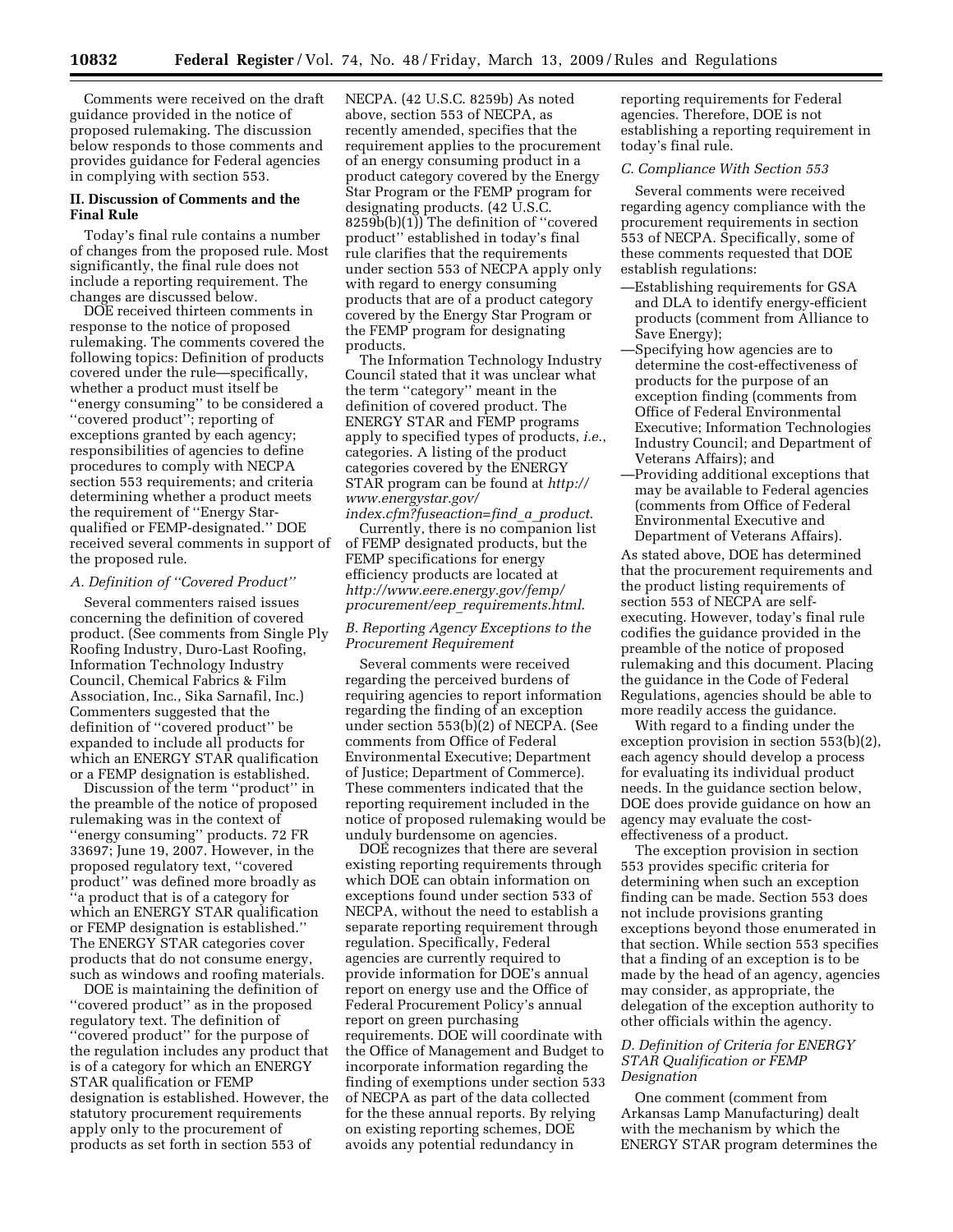criteria by which ENERGY STAR qualified products are identified. This process is beyond the scope of this regulation. Moreover, as noted above, EPACT 2005 established statutory parameters for the ENERGY STAR program. (42 U.S.C. 6294a)

Another comment (comment from Information Technology Industry Council) dealt with the distinction between a product meeting the functional requirements contained in the technical specifications for ENERGY STAR products and a product that is ENERGY STAR qualified. The language of section 553 of NECPA requires federal agencies to procure an ENERGY STAR qualified product; i.e., a product manufactured by a full participant in the ENERGY STAR program. (42 U.S.C. 8259b(1)(A)) A product must be ENERGY STAR qualified to meet the procurement requirements; functional performance alone is not sufficient.

### *E. Supply Source for Excepted Procurement*

One comment (comment from Alliance to Save Energy) requested that DOE require the federal supply sources (GSA and DLA) to verify that customers had prepared a written exception before supplying a covered product that is not ENERGY STAR qualified or FEMP designated. As discussed above, DOE does not have the authority to change by regulation the statutory requirements that govern GSA and DLA.

### **III. DOE Guidance**

Section 533(e) of NECPA, titled ''Regulations'', directs DOE to issue guidelines to carry out the procurement requirements of that section. As indicated previously in this document, DOE is codifying, to the extent practical, the guidance provided in the preamble of the notice of proposed rulemaking and this document. As noted, the guidance provided in the Code of Federal Regulations, should be more readily accessible to agencies, as opposed to guidance provided only in the **Federal Register**.

#### *A. Procurements*

Requirements for Federal procurement are governed, in part, by the Federal Acquisition Regulation (FAR). (48 CFR part 1 *et seq.*). On November 23, 2007, the FAR requirements were revised to reflect the requirements in section 553 of NECPA. 72 FR 65868; Nov. 23, 2007. DOE has worked closely with members of the FAR Council to ensure a consistency between today's final rule and the recent FAR revision.

Federal agencies are generally required to procure an ENERGY STAR qualified or FEMP designated product whenever procuring a covered product. Additionally, products furnished by contractors while performing at a federally controlled facility should be qualified products regardless of whether the government receives title at the end of contract performance.

A list of product categories, which contain ENERGY STAR qualified and FEMP designed products, is located at *http://www.eere.energy.gov/femp/pdfs/ eep*\_*productfactsheet.pdf*.

To identify actual products that are ENERGY STAR rated, potential purchasers can go to *http:// www.energystar.gov/products*.

Currently, there is no companion list of FEMP designated products, but the FEMP specifications for energy efficiency products are located at *http://www.eere.energy.gov/femp/ procurement/eep*\_*requirements.html*.

#### *B. Procurement Planning*

In addition to establishing requirements for the actual procurement of certain products, section 553(b)(3) directs heads of agencies to incorporate into the specifications for all procurements involving covered products criteria for energy efficiency that are consistent with the criteria used to rate ENERGY STAR products and FEMP designated products. (42 U.S.C. 8259b(b)(3)) This requirement applies to general specifications, project specifications, and construction, renovation and service contracts that involve the procurement of covered products. Agencies should consider this requirement to apply to:

• Design, design/build, renovation, retrofit and services contracts; facility maintenance and operations contracts; as well as energy savings performance contracts and utility energy service contracts.

• If applicable, lease agreements for buildings or equipment, including build-to-lease contracts, such as those used to implement the Military Housing Privatization Initiative.

Further, agencies should require the procurement of ENERGY STAR and FEMP designated products in new service contracts and other existing service contracts as they are recompeted and should, to the extent possible, incorporate such requirements and preferences into existing contracts as they are modified or extended through options.

As directed by section 553(b)(3), Federal agencies should include criteria for energy efficiency that are consistent with the criteria used for rating

qualified products in the factors for the evaluation of:

• Offers received for procurements involving covered products, and

• Offers received for construction, renovation, and services contracts that include provisions for covered products.

Agencies should notify their vendors of the Federal requirements for energy efficient purchasing.

Guidance is available for developing model contract language for contracts which involve covered products. Model contract language for all ENERGY STAR qualified and FEMP designated products can be found at *http:// www.eere.energy.gov/femp/ procurement/eep*\_*modellang.html*. Moreover, there are guide specification requirements which have already been incorporated in existing specifications such as the Unified Facilities Guide Specifications, which are available at *http://www.wbdg.org/ccb/ browse*\_*org.php?o=70*, and EPA's Federal Guide for Green Construction Specifications, which is available at *http://www.wbdg.org/design/ greenspec.php*.

Further, FEMP offers a series of training opportunities for procurement staff that are listed at *http:// www.eere.energy.gov/femp/services/ training*\_*catalog.html*. New classes are periodically added to the Web site. Procurement officials are encouraged to take advantage of these training opportunities, which can provide a useful context to understand the benefits of energy efficient technologies and the innovative financing strategies available to fund them.

Although energy consuming products or systems that are designed or procured for combat or combat-related missions are not subject to the requirements of this subpart (see § 436.40 of this subpart), DOE encourages the Department of Defense to incorporate energy efficiency criteria into procurements of combat-related equipment, to the extent practicable.

#### *C. Exceptions*

As stated above, section 553 provides for exceptions to the procurement requirements. Under the statute, an agency may only procure an energy consuming product that is not an ENERGY STAR qualified or FEMP designated product if the head of the agency finds in writing that an exception applies. (42 U.S.C. 8259b(b)(2)) Under section 553(b)(2) a written exception can only be made if one of two criteria are met. (42 U.S.C. 8259b(b)(2)) The first criterion requires an agency head to find that a product is not life-cycle cost-effective in the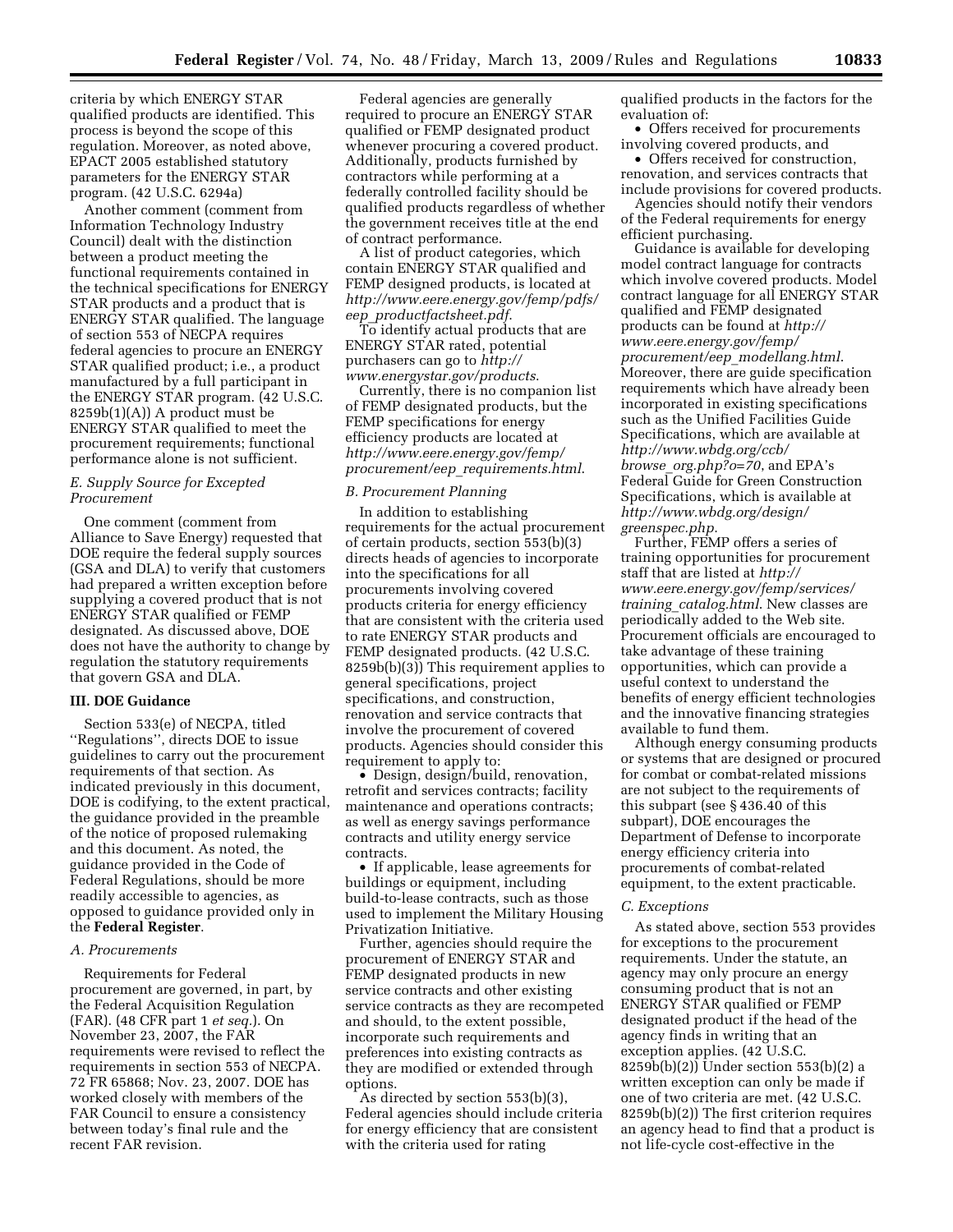application for which it will be used. (42 U.S.C. 8259b(b)(2)(A)) Although ENERGY STAR qualified and FEMP designated products are life-cycle costeffective under normal use conditions, they may not be if used in a specialized way or for very limited hours. When making a determination that a product is not life-cycle cost-effective, an agency should rely on the life-cycle cost analysis method in part 436, subpart A, of title 10 of the Code of Federal Regulations, or another method determined by the agency to be equivalent.

The second criterion requires an agency head to find that there is no ENERGY STAR qualified or FEMP designated product reasonably available that meets the functional requirements of the agency. (42 U.S.C. 8259b(b)(2)(B))

### **IV. Regulatory Review**

## *A. Executive Order 12866*

Today's final rule has been determined not to be a ''significant regulatory action'' under section 3(f)(1) of Executive Order 12866, Regulatory Planning and Review. (58 FR 51735; October 4, 1993).

## *B. National Environmental Policy Act*

DOE has determined that this rule is covered under the Categorical Exclusion found in DOE's National Environmental Policy Act regulations at paragraph A.6 of Appendix A to subpart D, 10 CFR part 1021. That Categorical Exclusion applies to rulemakings that are strictly procedural, such as rulemaking establishing a reporting requirement applicable to contracting practices for the purchase of goods and services. The rule establishes guidance for Federal agencies with regard to the requirements of section 553 to procure energy efficient products and develop procurement practices which facilitate the purchase of energy efficient products.

The rule would not establish any procurement requirements. Accordingly, DOE has not prepared an environmental assessment or an environmental impact statement.

### *C. Regulatory Flexibility Act*

The Regulatory Flexibility Act (5 U.S.C. 601 *et seq.*) requires the preparation of an initial regulatory flexibility analysis for any rule that by law must be proposed for public comment, unless the agency certifies that the rule, if promulgated, will not have a significant economic impact on a substantial number of small entities.

As required by Executive Order 13272, ''Proper Consideration of Small

Entities in Agency Rulemaking,'' (67 FR 53461; August 16, 2002), DOE published procedures and policies on February 19, 2003, to ensure that the potential impacts of its rules on small entities are properly considered during the rulemaking process. 68 FR 7990; Feb. 19, 2003. The Department has made its procedures and policies available on the Office of General Counsel's Web site: *http://www.gc.doe.gov.* 

DOE has reviewed today's rule under the provisions of the Regulatory Flexibility Act and the procedures and policies published on February 19, 2003. Today's final rule applies only to Federal agencies. Today's final rule will not impact small entities. In addition, the final rule only facilitates Federal agency compliance with a statutory mandate to procure ENERGY STAR qualified and FEMP designated products. On the basis of the foregoing, DOE certifies that this rule would not have a significant economic impact on a substantial number of small entities. Accordingly, DOE has not prepared a regulatory flexibility analysis for this rulemaking. This certification and supporting statement of factual basis will be provided to the Chief Counsel for Advocacy of the Small Business Administration pursuant to 5 U.S.C. 605(b).

#### *D. Paperwork Reduction Act*

No new record keeping requirements, subject to the Paperwork Reduction Act, 44 U.S.C. 3501, *et seq.*, are imposed by this final rule.

### *E. Unfunded Mandates Reform Act of 1995*

The Unfunded Mandates Reform Act of 1995 (Pub. L. 104–4) generally requires Federal agencies to examine closely the impacts of regulatory actions on State, local, and tribal governments, or the private sector. Subsection 101(5) of title I of that law defines a Federal intergovernmental mandate to include any regulation that would impose upon State, local, or tribal governments an enforceable duty, except a condition of Federal assistance or a duty arising from participating in a voluntary Federal program. Title II of that law requires each Federal agency to assess the effects of Federal regulatory actions on State, local, and tribal governments, in the aggregate, or to the private sector, other than to the extent such actions merely incorporate requirements specifically set forth in a statute. Section 202 of that title requires a Federal agency to perform a detailed assessment of the anticipated costs and benefits of any rule that includes a Federal mandate which may result in costs to State, local,

or tribal governments, or to the private sector, of \$100 million or more.

Section 204 of that title requires each agency that proposes a rule containing a significant Federal intergovernmental mandate to develop an effective process for obtaining meaningful and timely input from elected officers of State, local, and tribal governments.

This rule does not impose a Federal mandate on State, local, or tribal governments or the private sector. Accordingly, no assessment or analysis is required under the Unfunded Mandates Reform Act of 1995.

## *F. Treasury and General Government Appropriations Act, 1999*

Section 654 of the Treasury and General Government Appropriations Act, 1999 (Pub. L. 105–277) requires Federal agencies to issue a Family Policymaking Assessment for any rule that may affect family well-being.

This final rule will not have any impact on the autonomy or integrity of the family as an institution. Accordingly, DOE has concluded that it is not necessary to prepare a Family Policymaking Assessment.

### *G. Treasury and General Government Appropriations Act, 2001*

The Treasury and General Government Appropriations Act, 2001 (44 U.S.C. 3516 note) provides for agencies to review most disseminations of information to the public under guidelines established by each agency pursuant to general guidelines issued by OMB. OMB's guidelines were published at 67 FR 8452 (February 22, 2002). DOE's guidelines were published at 67 FR 62446 (October 7, 2002).

DOE has reviewed today's final rule under the OMB and DOE guidelines and has concluded that it is consistent with applicable policies in those guidelines.

## *H. Executive Order 12988*

With respect to the review of existing regulations and the promulgation of new regulations, section 3(a) of Executive Order 12988, ''Civil Justice Reform,'' (61 FR 4729; February 7, 1996), imposes on Executive agencies the general duty to adhere to the following requirements: (1) Eliminate drafting errors and ambiguity; (2) write regulations to minimize litigation; and (3) provide a clear legal standard for affected conduct rather than a general standard and promote simplification and burden reduction. Section 3(b) of Executive Order 12988 specifically requires that Executive agencies make every reasonable effort to ensure that the regulation: (1) Clearly specifies the preemptive effect, if any; (2) clearly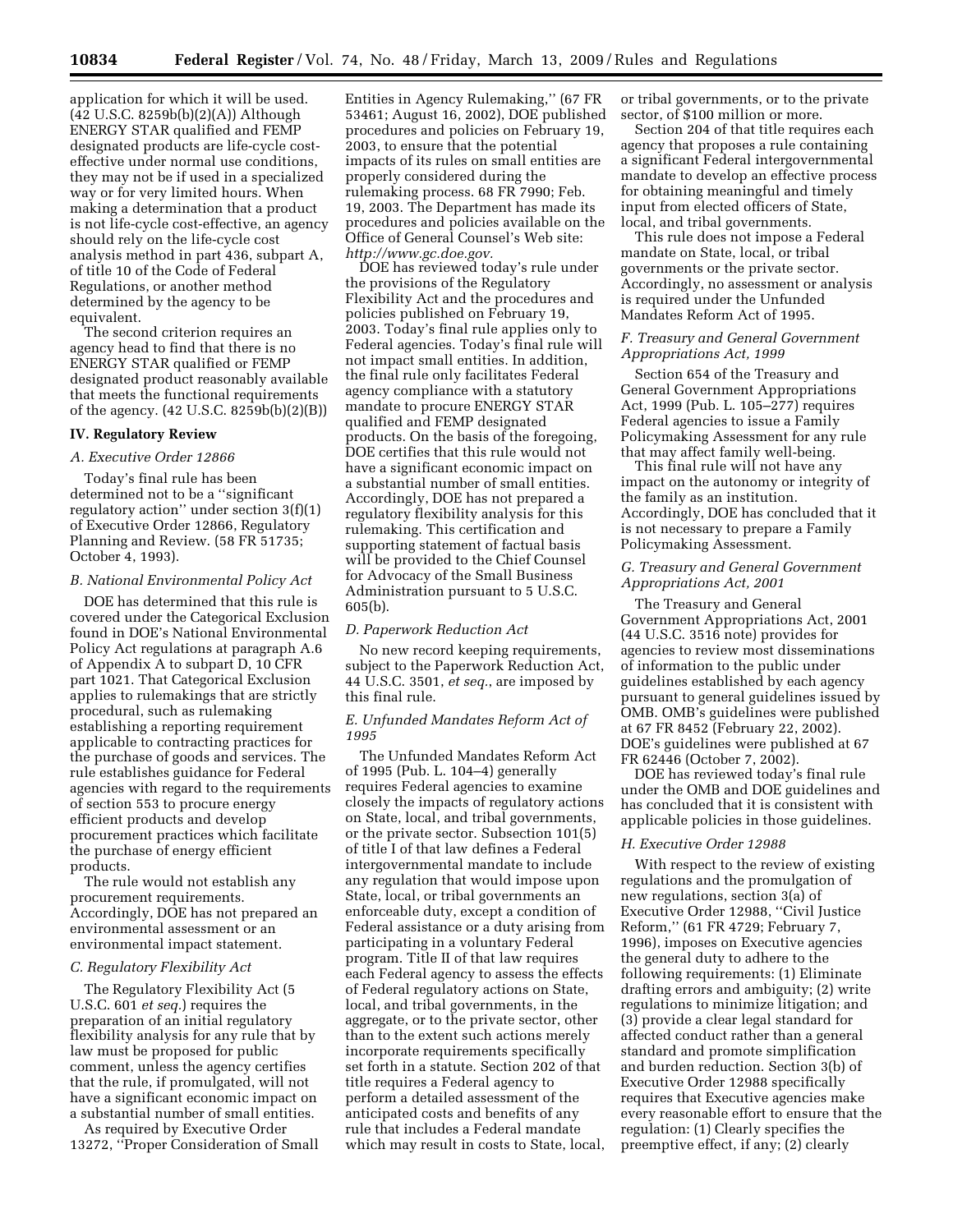specifies any effect on existing Federal law or regulation; (3) provides a clear legal standard for affected conduct while promoting simplification and burden reduction; (4) specifies the retroactive effect, if any; (5) adequately defines key terms; and (6) addresses other important issues affecting clarity and general draftsmanship under any guidelines issued by the Attorney General. Section 3(c) of Executive Order 12988 requires Executive agencies to review regulations in light of applicable standards in section 3(a) and section 3(b) to determine whether they are met or it is unreasonable to meet one or more of them.

DOE has completed the required review and determined that, to the extent permitted by law, this rule meets the relevant standards of Executive Order 12988.

### *I. Executive Order 13132*

Executive Order 13132, ''Federalism,'' (64 FR 43255; August 4, 1999), imposes certain requirements on agencies formulating and implementing policies or regulations that preempt State law or that have federalism implications. The Executive Order requires agencies to examine the constitutional and statutory authority supporting any action that would limit the policymaking discretion of the States and to carefully assess the necessity for such actions. The Executive Order also requires agencies to have an accountable process to ensure meaningful and timely input by State and local officials in the development of regulatory policies that have federalism implications. On March 14, 2000, DOE published a statement of policy describing the intergovernmental consultation process it will follow in the development of such regulations. 65 FR 13735; Mar. 14, 2000.

DOE has examined this rule and determined that it does not preempt State law and does not have a substantial direct effect on the States, on the relationship between the national government and the States, or on the distribution of power and responsibilities among the various levels of Government. No further action is required by Executive Order 13132.

### *J. Executive Order 13211*

Executive Order 13211, ''Actions Concerning Regulations That Significantly Affect Energy Supply, Distribution, or Use,'' 66 FR 28355 (May 22, 2001) requires Federal agencies to prepare and submit to the Office of Information and Regulatory Affairs (OIRA), Office of Management and Budget, a Statement of Energy Effects for any proposed significant energy action.

A ''significant energy action'' is defined as any action by an agency that promulgated or is expected to lead to promulgation of a final rule, and that: (1) Is a significant regulatory action under Executive Order 12866, or any successor order; and (2) is likely to have a significant adverse effect on the supply, distribution, or use of energy; or (3) is designated by the Administrator of OIRA as a significant energy action. For any proposed significant energy action, the agency must give a detailed statement of any adverse effects on energy supply, distribution, or use should the proposal be implemented, and of reasonable alternatives to the action and their expected benefits on energy supply, distribution, and use.

This final rule will not have a significant adverse effect on the supply, distribution, or use of energy and, therefore, is not a significant energy action. Accordingly, DOE has not prepared a Statement of Energy Effects.

### **V. Congressional Notification**

As required by 5 U.S.C. 801, DOE will report to Congress on the promulgation of this rule prior to its effective date. The report will state that it has been determined that the rule is not a ''major rule'' as defined by 5 U.S.C. 804(2).

### **VI. Approval of the Office of the Secretary**

The Secretary of Energy has approved publication of today's final rule.

#### **List of Subjects in 10 CFR Parts 436**

Energy conservation, Federal buildings and facilities, Reporting and recordkeeping requirements, Solar energy.

Issued in Washington, DC, on March 5, 2009.

#### **Rita L. Wells,**

*Acting Deputy Assistant Secretary for Business Administration, Energy Efficiency and Renewable Energy.* 

■ For the reasons set forth in the preamble, DOE is amending Chapter II of Title 10 of the Code of Federal Regulations as set forth below.

## **PART 436—FEDERAL ENERGY MANAGEMENT AND PLANNING PROGRAMS**

■ 1. The authority citation for part 436 is revised to read as follows:

**Authority:** 42 U.S.C. 7101 *et seq.*; 42 U.S.C. 8258; 42 U.S.C. 8259b.

■ 2. Subpart C is added to part 436 to read as follows:

### **Subpart C—Agency Procurement of Energy Efficient Products**

Sec.

- 436.40 Purpose and scope.
- 436.41 Definitions.
- 436.42 Evaluation of Life-Cycle Cost Effectiveness
- 436.43 Procurement Planning.

### **§ 436.40 Purpose and scope.**

This subpart provides guidance to promote the procurement of energy efficient products by Federal agencies and promote procurement practices which facilitate the procurement of energy efficient products, consistent with the requirements in section 553 of the National Energy Conservation Policy Act. (42 U.S.C. 8259b)

### **§ 436.41 Definitions.**

*Agency* means each authority of the Government of the United States, whether or not it is within or subject to review by another agency, but does not include—

(1) The Congress, and agencies thereof;

(2) The courts of the United States; (3) The governments of the territories

or possessions of the United States; or (4) The government of the District of Columbia.

*Covered product* means a product that is of a category for which an ENERGY STAR qualification or FEMP designation is established.

*ENERGY STAR qualified product*  means a product that is rated for energy efficiency under an ENERGY STAR program established by section 324A of the Energy Policy and Conservation Act (42 U.S.C. 6294a).

*FEMP designated product* means a product that is designated under the Federal Energy Management Program as being among the highest 25 percent of equivalent products for energy efficiency.

### **§ 436.42 Evaluation of Life-Cycle Cost Effectiveness.**

For the purpose of compliance with section 553 of the National Energy Conservation Policy Act:

(a) ENERGY STAR qualified and FEMP designated products may be assumed to be life-cycle cost-effective.

(b) In making a determination that a covered product is not life-cycle costeffective, an agency should rely on the life-cycle cost analysis method in part 436, subpart A, of title 10 of the Code of Federal Regulations.

## **§ 436.43 Procurement planning.**

(a) Agencies should consider the procurement planning requirements of section 553 of the National Energy Conservation Policy Act as applying to: